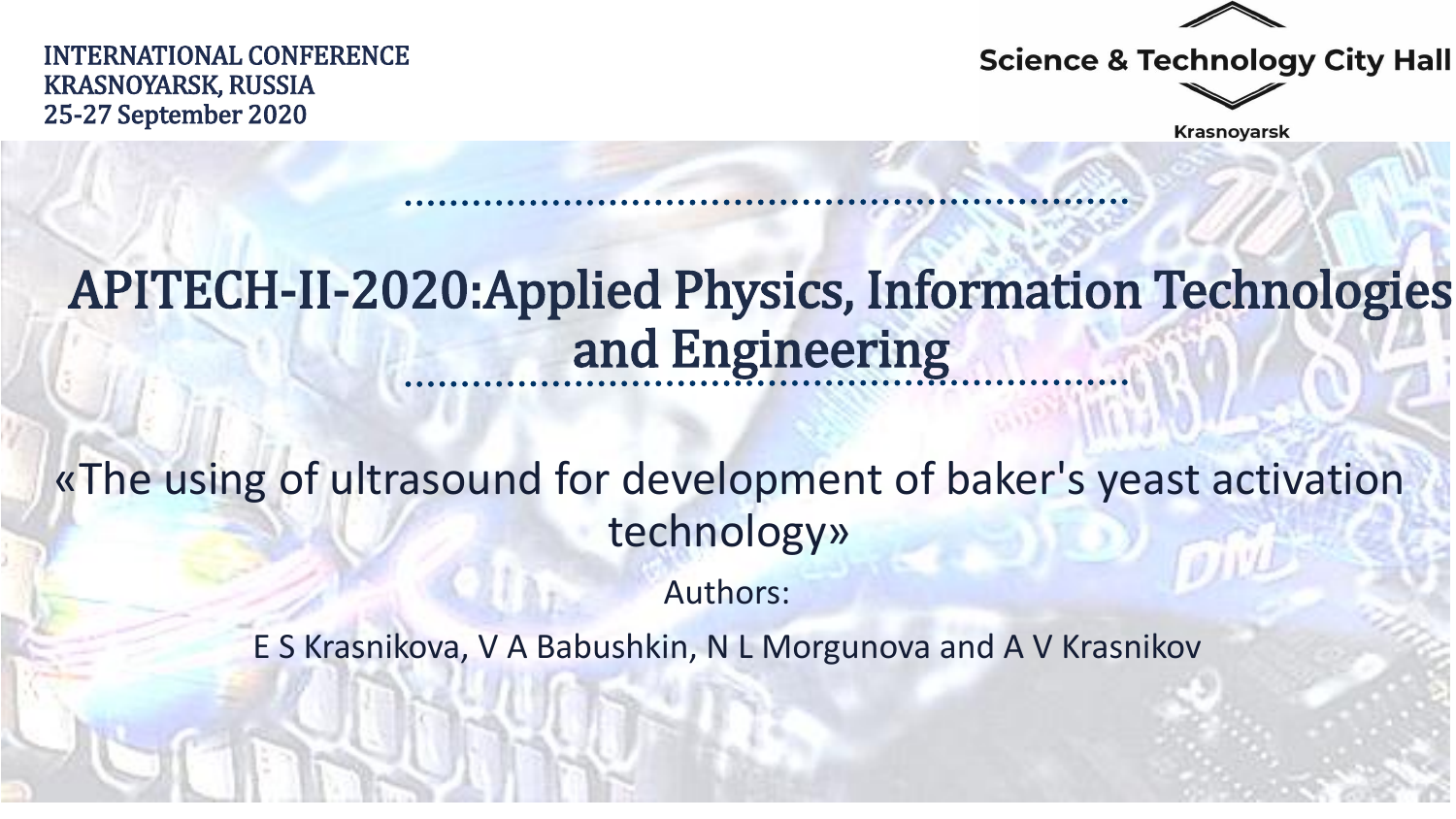**The aim of the study** is to test a new method for improving the technological properties of baker's yeast using low-frequency ultrasonic cavitation.

The research objectives included studding the effect of ultrasonic cavitation on the specific growth rate and yeast rising power, as well as on the physicochemical and organoleptic properties of baked bread.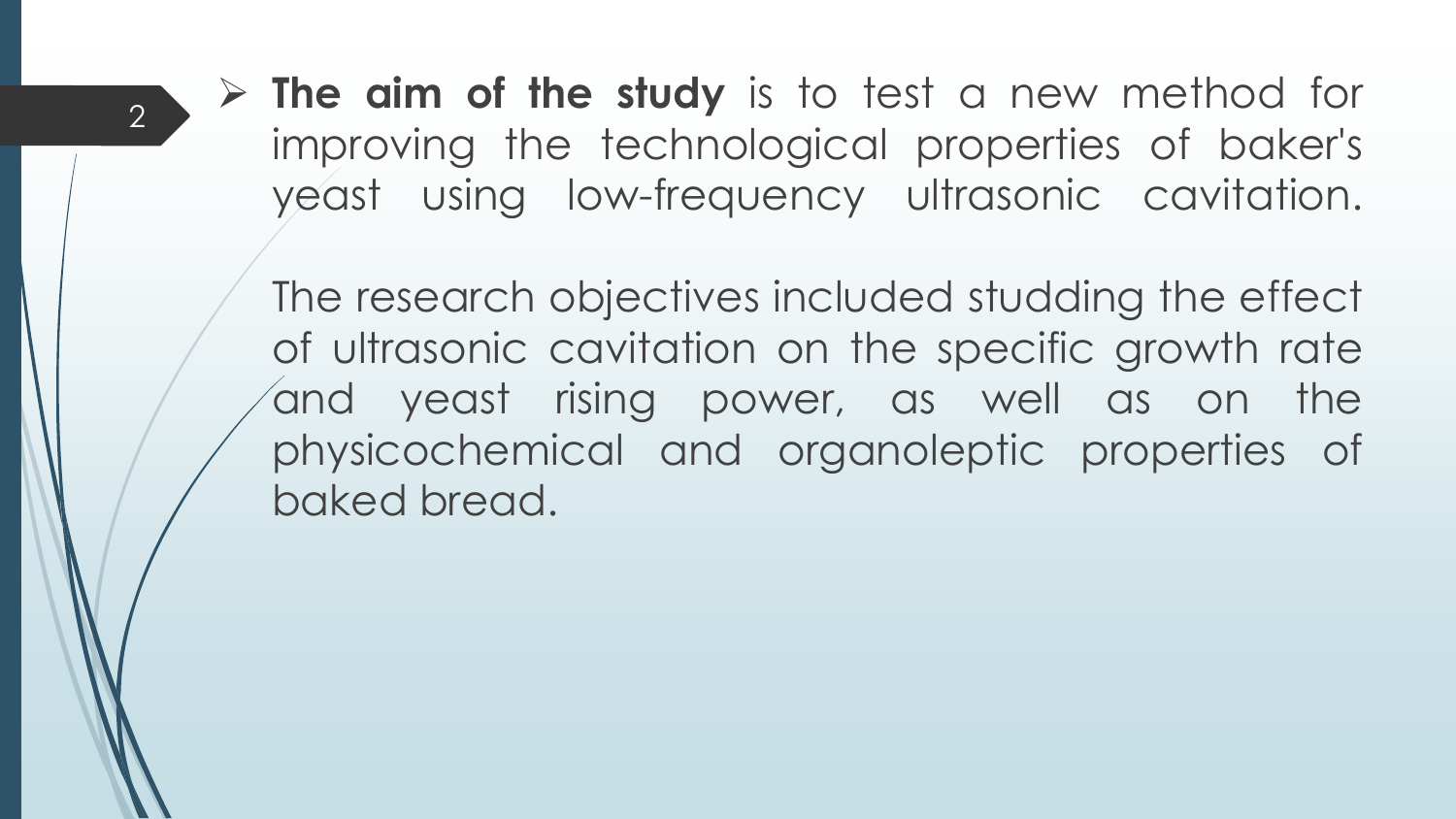*Materials and methods.* The object of the study was active dried baker's yeast Saf-levure. To study the effect of cavitation on the yeast specific growth rate, 4 g of dry baker's yeast were suspended in flask with 210 ml of tap water at a temperature of 35°C and left for 10 minutes until the yeast was completely dissolved in water. Then the samples were processed in a "Grad" ultrasonic bath with different intensities (I) and processing times (t) at a frequency (f) of 35 kHz .

3

**Table 1.** The matrix of the experiment.

| Sample No             |             | $\overline{2}$ |  |             |  |  |  |  |
|-----------------------|-------------|----------------|--|-------------|--|--|--|--|
| $f = 35$ kHz          |             |                |  |             |  |  |  |  |
| Processing<br>options | $t = 1$ min |                |  | $t = 3$ min |  |  |  |  |
| $I = 0.5 W/cm2$       |             |                |  |             |  |  |  |  |
| $I = 1 W/cm2$         |             |                |  | $\div$      |  |  |  |  |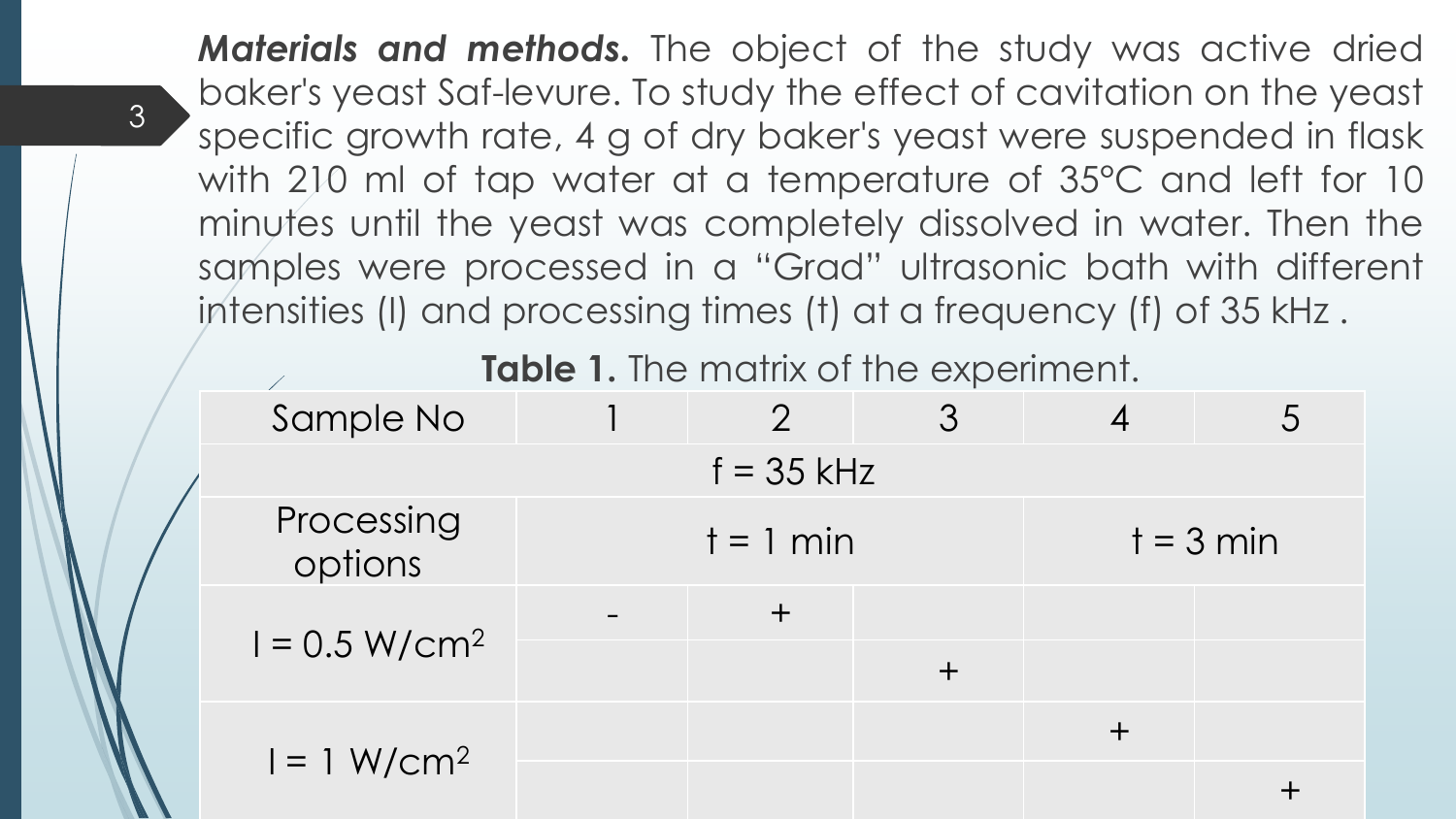### *Results*

4

#### **Table 2.** Specific yeast growth rate.

| Sample<br><b>No</b>     | <b>Processing options</b>            | GC, CFU/h         |
|-------------------------|--------------------------------------|-------------------|
| 1                       | No processing                        | $2.04 \pm 0.19$   |
| $\overline{\mathbf{2}}$ | $I=0.5 W/cm^2$ ; t= 1 min; f=35 kHz  | $3.61 \pm 0.36*$  |
| $\boldsymbol{3}$        | $I=0.5 W/cm^2$ ; t= 3 min; f=35 kHz  | $3.63 \pm 0.36*$  |
| 4                       | $I=1 W/cm2$ ; $I=1 min$ ; $f=35 kHz$ | $3.79 \pm 0.38^*$ |
| 5                       | $I=1 W/cm2$ ; t= 3 min; f=35 kHz     | $5.44\pm0.32**$   |

Note: \* - the difference is statistically significant between the experimental and control samples; # - the difference is statistically significant between the experimental samples; ( $P \le 0.05$  at t critical 2.10).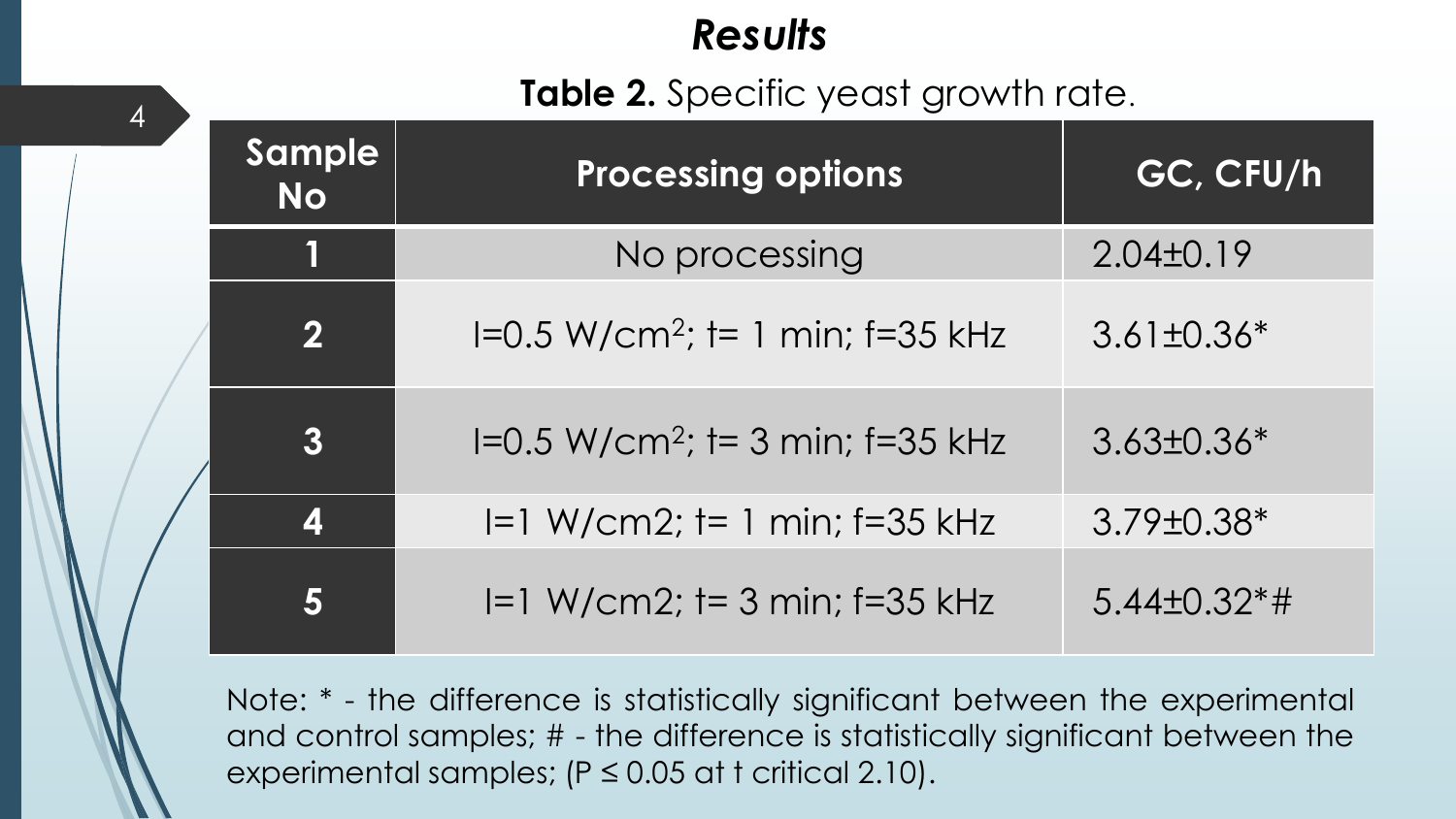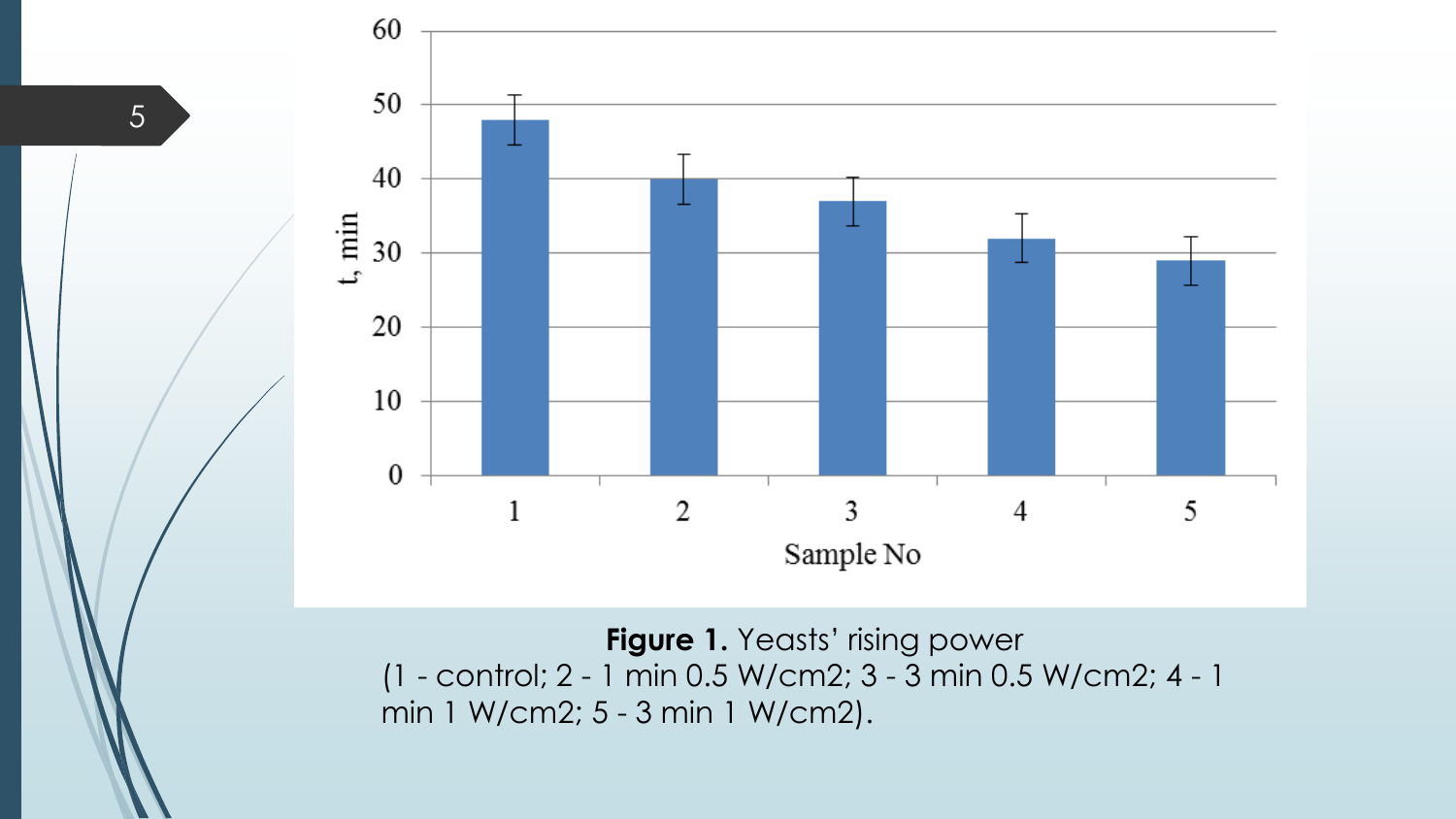#### **Table 3.** Physical and chemical parameters of bread crumb.

6

| Sam<br>ple No  | <b>Processing options</b>             | Acidity, <sup>o</sup> | Humidity,<br>$\%$ | Porosity,<br>$\%$ |
|----------------|---------------------------------------|-----------------------|-------------------|-------------------|
| L              | No processing                         | $1,8 \pm 0.2$         | 40,0±3,9          | $20,1 \pm 1,9$    |
| $\overline{2}$ | $I=0.5 W/cm2$ ; t= 1 min; f=35<br>kHz | $1,7\pm0,1$           | $34,6 \pm 3,4^*$  | $32,7\pm3,2*$     |
| 3              | $I=0.5 W/cm2$ ; t= 3 min; f=35<br>kHz | $1,6 \pm 0,1*$        | $33,8 \pm 3,3^*$  | $45,4\pm4,4*$     |
| 4              | $I=1 W/cm2$ ; $I=1 min$ ; $I=35 kHz$  | $1,5\pm0,1*$          | $32,7\pm3,2*$     | $47,6 \pm 4,6^*$  |
| 5              | $I=1 W/cm2$ ; t= 3 min; f=35 kHz      | $1,5\pm0,1*$          | $31,5\pm3,1*$     | $50,2{\pm}4,9*$   |

Note: \* - the difference is statistically significant between the experimental and control samples; # - the difference is statistically significant between the experimental samples;  $(P \le 0.05$  at t critical 2.10)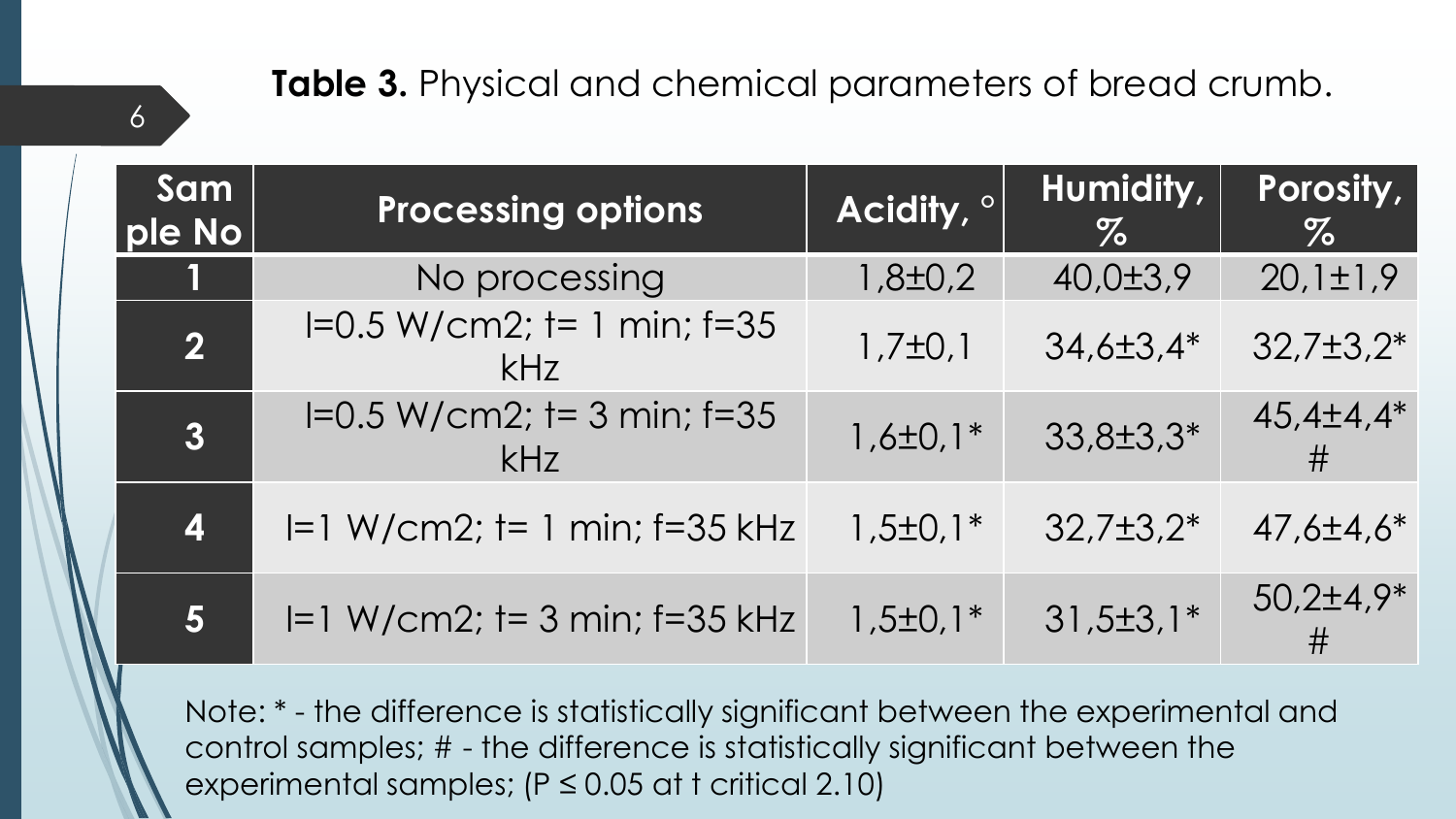

**Figure 2.** Bread organoleptic properties (1 - control; 2 - 1 min 0.5 W/cm2; 3 - 3 min 0.5 W/cm2; 4 - 1 min 1 W/cm2; 5 - 3 min 1 W/cm2)

7